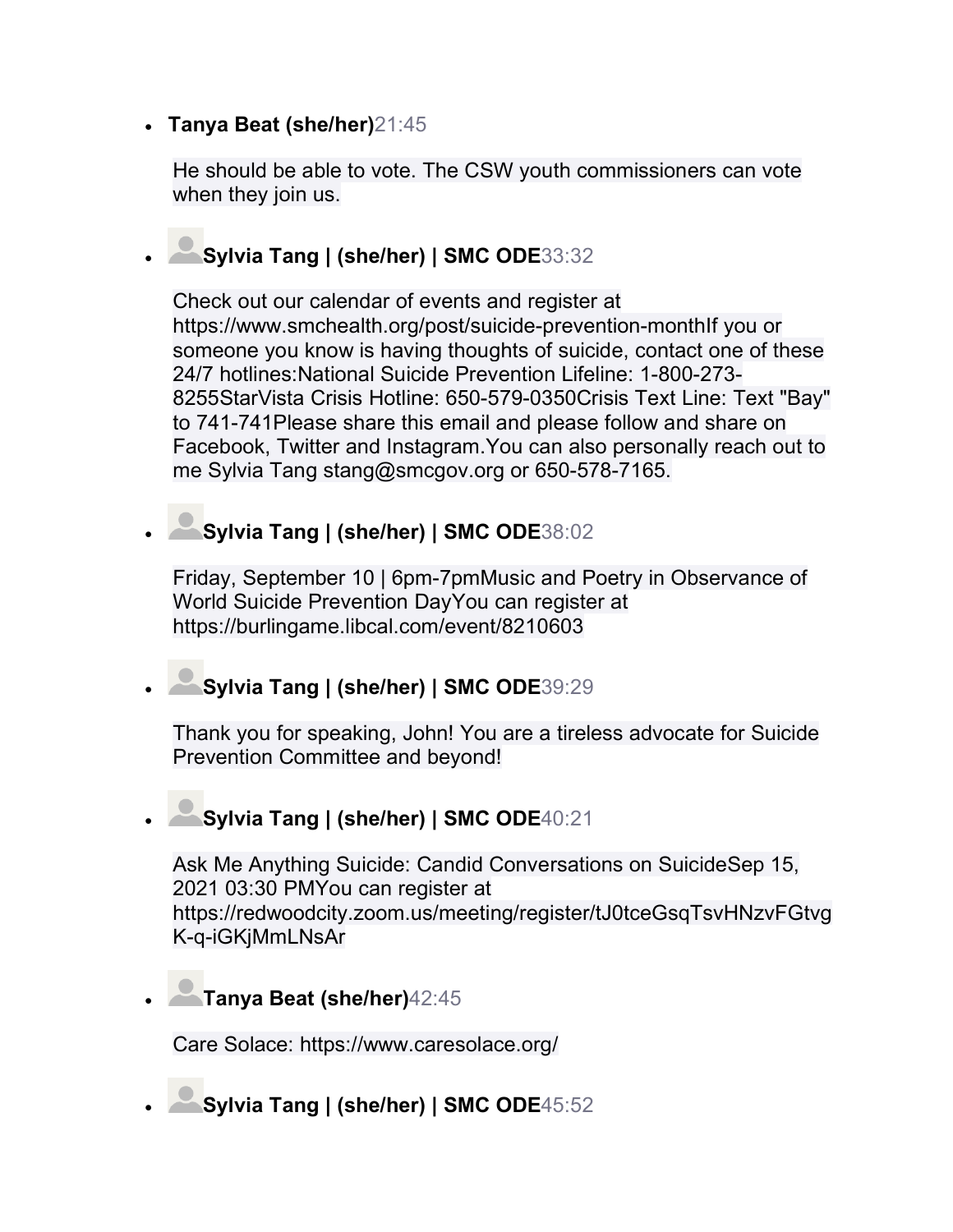Cheryl, thank you so much for sharing your voice and facilitating these important partnerships across commissions and organizations. And so helpful to hear the suicide prevention work being done with the health care districts and schools. I appreciate you sharing your personal story and personal quote from a suicide survivor.

"Thank You, Sylvia!" for always fighting alongside us, we who have overcome Suicidal Experiences .I am #Grateful to be a member, with You and Zena, of Our Suicide Prevention Committee

"Thank You, Cheryl!" Appreciate Your contributions for this Commission. Grateful You are at work in Our SMC Community for those of us with Lived Experience,

• **May C She/Her**01:07:02

Hello!



The MHSA Steering Committee is open to the public to provide input, make recommendations and stay up-to-date on new MHSA developments and ongoing programming. Thursday, September 2,  $2021_{\text{SEP}}^{[1,1]}3:00 \text{ pm} - 4:30 \text{ pm}_{\text{SEP}}^{[1,1]}$ Zoom Meeting: https://us02web.zoom.us/j/83216209789 Dial in: +1 669 900 6833 Meeting ID: 832 1620 9789For more info., please visit: https://www.smchealth.org/mhsa

Thank you for sharing the MHSA Steering Committee meeting info Leti and for your summary on MHSA! For information on the Full Service Partnership Workgroup, please visit the MHSA website, under "Announcements":https://www.smchealth.org/bhrs/mhsa